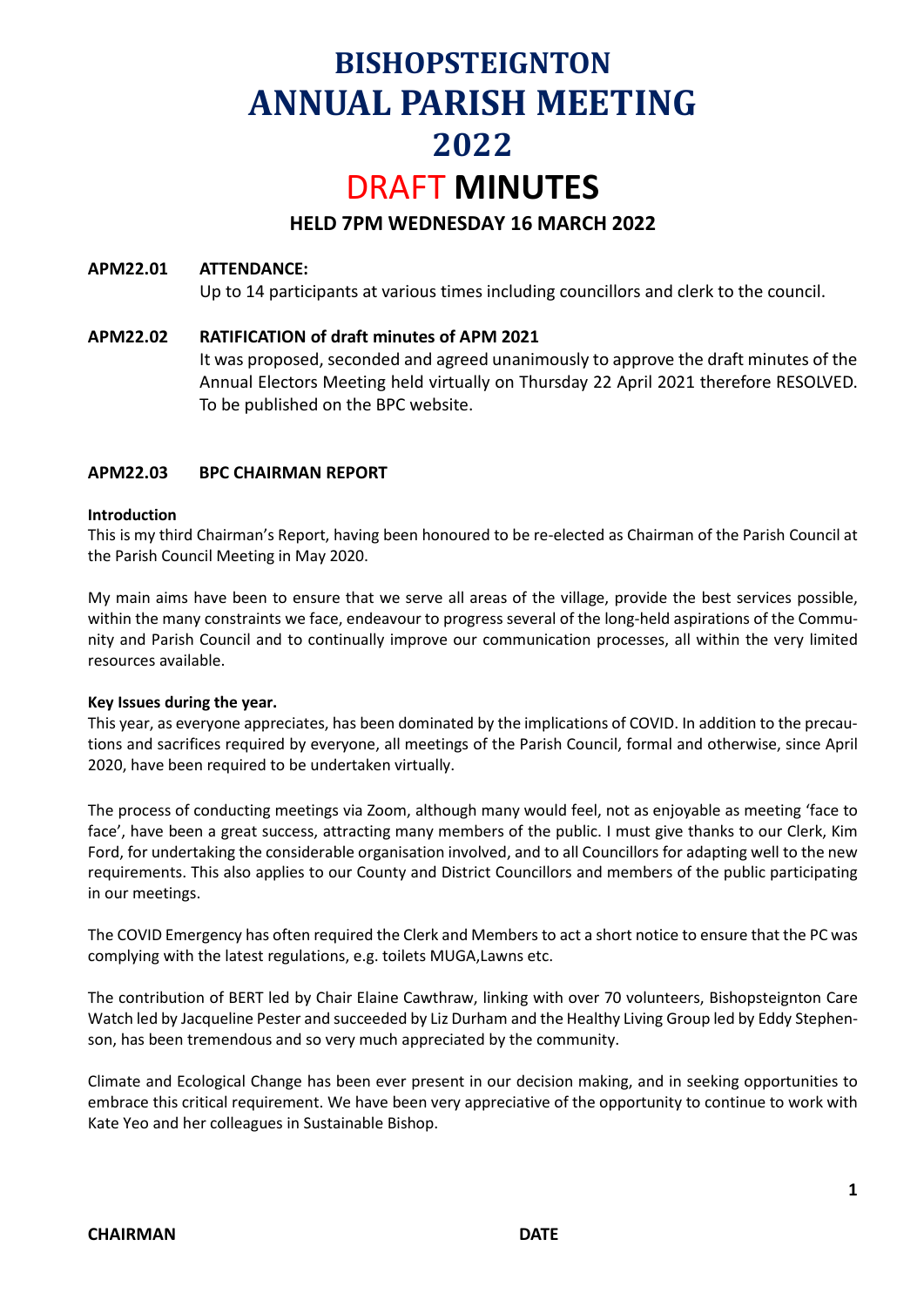# **BISHOPSTEIGNTON ANNUAL PARISH MEETING 2022** DRAFT **MINUTES & REPORTS**

Similarly, a new development, has been the opportunity to work with Action on Climate Change in Teignbridge (ACT), for which I am very appreciative.

I must thank Cllr. Kate Benham for her tremendous drive, enthusiasm and determination in her input on Climate Change to the Parish Council. This has resulted in the development of the BPC Climate and Ecological Action Plan. I know that Jon Watson, as the new Chair of the Joint Steering Group and PC Working Party will ensure that this work will continue and flourish.

The issues considered by the Parish Council have been many and varied, in a very demanding, but rewarding and satisfying year.

A summary is shown below:

- The role of the Asset Management Committee has been significant, led initially by John Parkes and since July by Cllr. Robert Gateshill, both have been the drivers for many enhancement initiatives of our 'Green Spaces."
- This includes tree planting at the Village Green and the Lawns, landscaping and many works at the Cemetery including Garden of Rest, restoration of the gates and relaying the footpath to start soon. Kate Yeo, and John Parkes have been magnificent "hands on" workers making a significant contribution. We also very much appreciate the general maintenance duties undertaken by Paul Walton.
- A competitive tendering process leading to the award of contracts for three years from1 April 2021, for Green Spaces, General Maintenance & Cleaning, has been undertaken.
- Commencement of the redevelopment of the Multi Use Games Area (MUGA)
- New Notice Boards in Fore Street by Methodist Church and Village Green
- Review and provision Benches, particularly at the Lawns
- Planned replacement of Bus Shelters in Summer 2021

#### **Other Issues**

- Crew Coffee vendor, John, part-time at the Lawns has brought a great opportunity for meeting up at the Lawns.
- A Strategic Planning Process for BPC Priorities, Routine ongoing responsibilities and Project Management introduced
- Numerous Planning matters considered as a consultee, increasingly requiring detailed consideration, necessitating a good understanding of Planning Regulations, but the BPC has been very disappointed at the lack of impact on some of the planning decisions by TDC
- Teignbridge Local Plan Review Considerable input by BPC
- The completion of repairs to the Methodist Church Drive and the War Memorial Railings following two vehicle accidents, required much input from BPC
- BPC Surgeries for community participation, will commence once again when COVID restrictions allow.
- Highway Issues Always a significant matter Regular communication with Devon County Council, Highways, to report issues - road defects, speeding, etc. and quarterly meetings with Highway officers, including County and District Councillors
- Children Play Parks Lawns and Cockhaven Close Equipment inspected regularly and replacements made, as necessary. A replacement programme of equipment currently being considered.
- Funding Bids to various bodies for village projects
- Teign Estuary Trail I must thank Roger North of DCC and Estelle Skinner of TDC for their significant contribution to the joint meetings of BPC Members and members of the TET Campaign Group. The project has reached a significant stage with the completion of the consultation process and subsequent report issued in March and the forthcoming Planning Application.
- Teign Estuary Forum Annual Meeting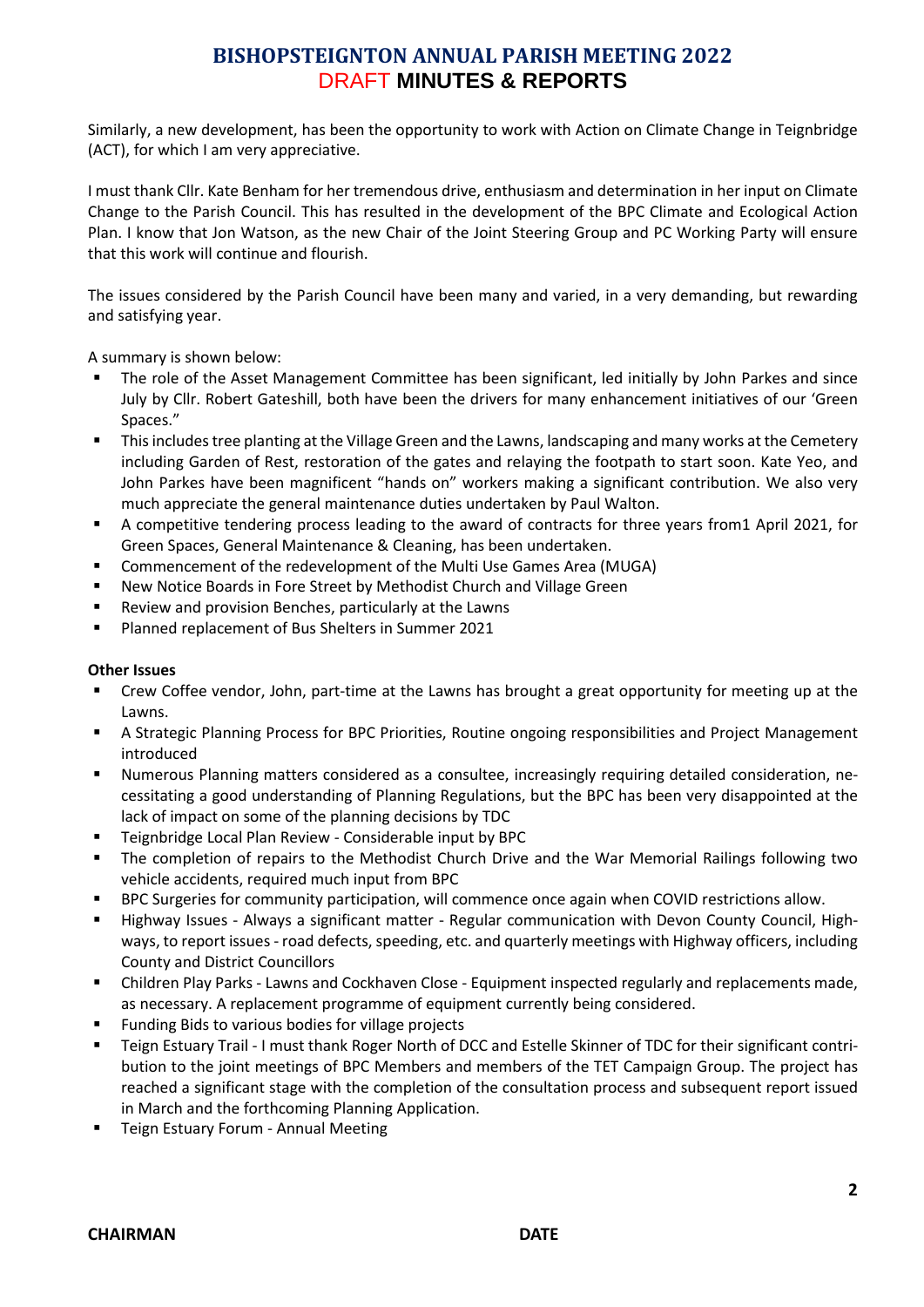# **BISHOPSTEIGNTON ANNUAL PARISH MEETING 2022** DRAFT **MINUTES & REPORTS**

- Parish Council 2020/21 Budget and precept to Teignbridge District Council, again considerable work required and on all financial processes including documentation for audit, new accounting systems etc.
- Parish Council Policies and Procedures Ongoing update and new where required, including GDPR and new email addresses.

None of the above could be achieved without the dedication, commitment, help and support of the Vice-Chairman, all members of the Parish Council and the Clerk to the Council. I therefore wish to acknowledge and convey my appreciation and thanks.

#### **How the Parish Council Operates**

The Parish Council Membership at April 2020 was 10 out 11 seats filled. During the year Robert Gateshill, Jo Head, Nicholas Shaw & Martin Tucker were Co-Opted following resignations of John Parkes, Trevor Davey & Suzanne Nicholson.

In addition to the monthly full Parish Council and Planning Committee meetings, members serve on other committees: Asset Management and Finance & Personnel. In addition, there are various Working Groups and other groups where representation is required: Teign Estuary Trail, Teign Estuary Partnership, DCC Highways, Teignbridge Association of Local Councils and other groups required for specific projects.

The responsibilities and work of Parish Council and its members continues to considerably increase and is a significant challenge, however, this increasingly provides a major opportunity to engage with parishioners and influence the services we provide. It is therefore, important to appreciate commitment and time freely devoted to the community, on what is a voluntary basis, by Parish Councillors.

We also have an excellent working relationship with our District Councillor - Andrew McGregor, County Councillor - Ron Peart and many other elected members and council officers we communicate with. The support and assistance we receive cannot be underestimated and is very much appreciated.

I now wish to make a special mention of Trevor Davey who had served for 27 years, and being Chairman on four occasions, who resigned due to significant business pressures, and to Trevor, Suzanne Nicolson and currently Robert Gateshill serving as Vice-Chairmen to myself. Cllr. Keith Lambert is now our longest serving Councillor approaching 10 years.

Most services are provided by various contractors, who again we are greatly appreciative of, often dealing with urgent work at very short notice. Volunteers from the village and surrounding areas also play a vital role to our community, which is always very much appreciated. We are also fortunate that members of the Parish Council regularly volunteer and assist with various activities throughout the village.

We are again very appreciative of Trevor Davey continuing to cut grass and hedges around the Forder Lane area.

I wish now to mention and commend the contribution of Peter Hepworth (Tree Warden) and youth organisations such as Scouts, who also undertake the annual Public Rights of Way survey. I must also pay tribute to the commitment of the many volunteers providing a great service to the village through all the excellent organisations and groups.

For the Parish Council to function effectively the Clerk to the Council plays a significant and pivotal role, carrying out many administrative duties: asthe Proper Officer & Responsible Finance Officer, and also providing guidance on the operation of the Council's democratic processes.